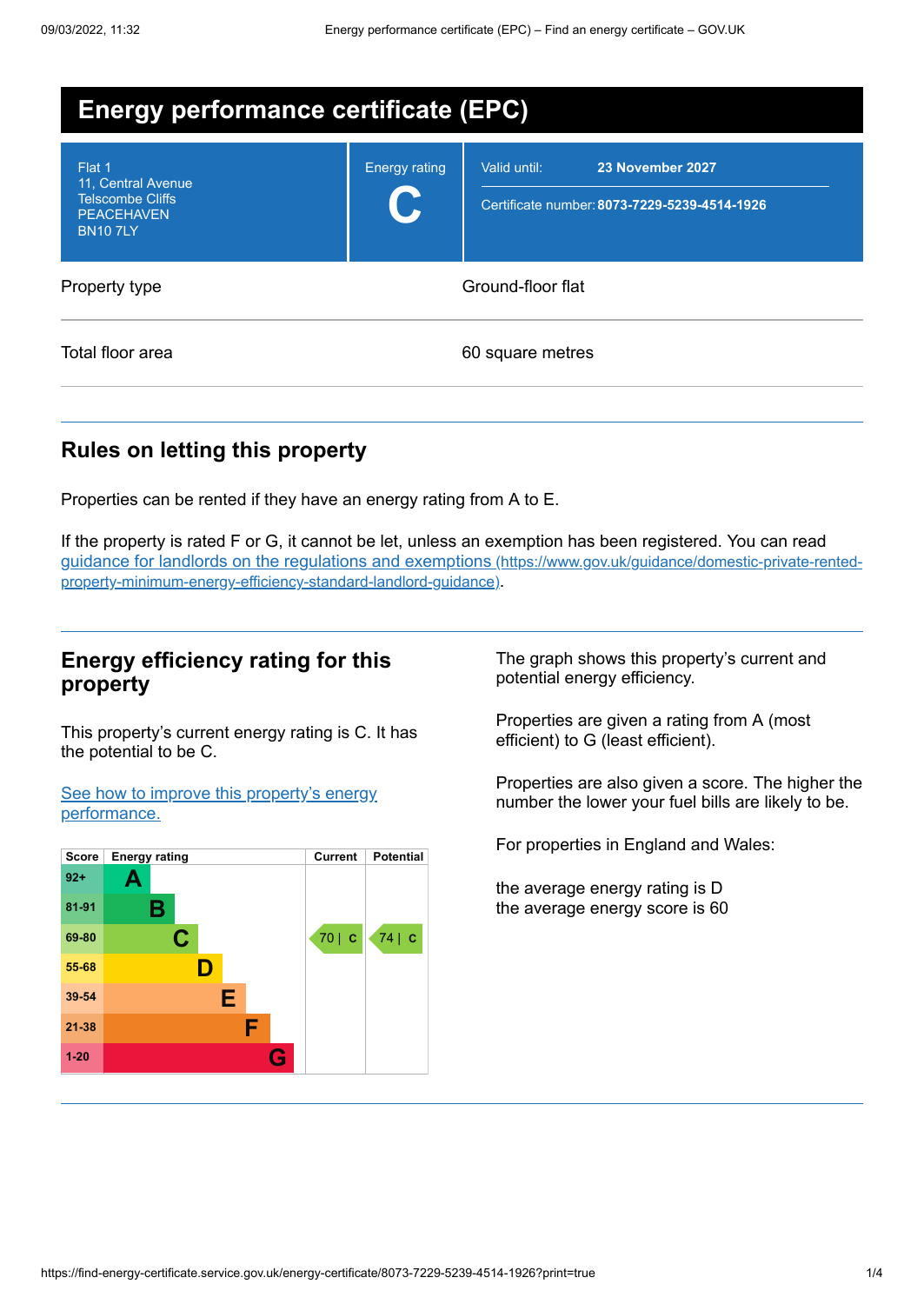# **Breakdown of property's energy performance**

This section shows the energy performance for features of this property. The assessment does not consider the condition of a feature and how well it is working.

Each feature is assessed as one of the following:

- very good (most efficient)
- good
- average
- poor
- very poor (least efficient)

When the description says "assumed", it means that the feature could not be inspected and an assumption has been made based on the property's age and type.

| <b>Feature</b>       | <b>Description</b>                          | Rating  |
|----------------------|---------------------------------------------|---------|
| Wall                 | Cavity wall, as built, insulated (assumed)  | Good    |
| Roof                 | Flat, insulated (assumed)                   | Average |
| Window               | Fully double glazed                         | Average |
| Main heating         | Boiler and radiators, mains gas             | Good    |
| Main heating control | Programmer and room thermostat              | Average |
| Hot water            | From main system                            | Good    |
| Lighting             | Low energy lighting in 17% of fixed outlets | Poor    |
| Roof                 | (another dwelling above)                    | N/A     |
| Floor                | Solid, no insulation (assumed)              | N/A     |
| Floor                | Suspended, no insulation (assumed)          | N/A     |
| Secondary heating    | None                                        | N/A     |

## **Primary energy use**

The primary energy use for this property per year is 200 kilowatt hours per square metre (kWh/m2).

| <b>Environmental impact of this</b><br>property                                                        |                 | This property produces                                                                                                                        | 2.1 tonnes of CO2 |
|--------------------------------------------------------------------------------------------------------|-----------------|-----------------------------------------------------------------------------------------------------------------------------------------------|-------------------|
| This property's current environmental impact<br>rating is C. It has the potential to be C.             |                 | This property's potential<br>production                                                                                                       | 1.9 tonnes of CO2 |
| Properties are rated in a scale from A to G<br>based on how much carbon dioxide (CO2) they<br>produce. |                 | By making the recommended changes, you<br>could reduce this property's CO2 emissions by<br>0.2 tonnes per year. This will help to protect the |                   |
| Properties with an A rating produce less CO2                                                           |                 | environment.                                                                                                                                  |                   |
| than G rated properties.                                                                               |                 | Environmental impact ratings are based on<br>assumptions about average occupancy and                                                          |                   |
| An average household<br>produces                                                                       | 6 tonnes of CO2 | energy use. They may not reflect how energy is<br>consumed by the people living at the property.                                              |                   |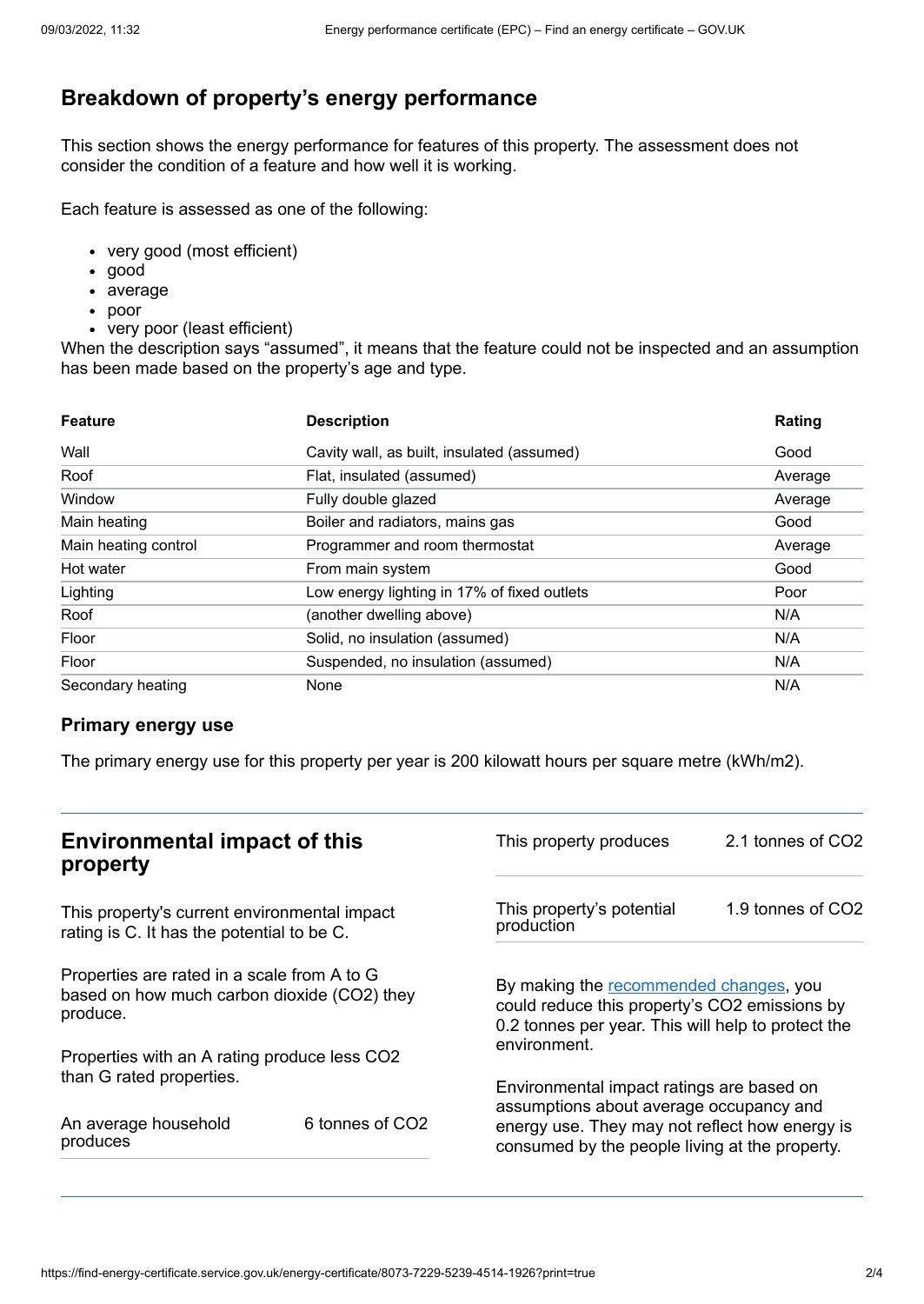# <span id="page-2-0"></span>**How to improve this property's energy performance**

Making any of the recommended changes will improve this property's energy efficiency.

If you make all of the recommended changes, this will improve the property's energy rating and score from C (70) to C (74).

| <b>Recommendation</b>             | <b>Typical installation cost</b> | <b>Typical yearly saving</b> |
|-----------------------------------|----------------------------------|------------------------------|
| 1. Floor insulation (solid floor) | £4.000 - £6.000                  | £29                          |
| 2. Low energy lighting            | £25                              | £38                          |

#### **Paying for energy improvements**

Find energy grants and ways to save energy in your home. [\(https://www.gov.uk/improve-energy-efficiency\)](https://www.gov.uk/improve-energy-efficiency)

## **Estimated energy use and potential savings**

| Estimated yearly energy<br>cost for this property | £547 |
|---------------------------------------------------|------|
| Potential saving                                  | £68  |

The estimated cost shows how much the average household would spend in this property for heating, lighting and hot water. It is not based on how energy is used by the people living at the property.

The estimated saving is based on making all of the [recommendations](#page-2-0) in how to improve this property's energy performance.

For advice on how to reduce your energy bills visit Simple Energy Advice [\(https://www.simpleenergyadvice.org.uk/\)](https://www.simpleenergyadvice.org.uk/).

## **Heating use in this property**

Heating a property usually makes up the majority of energy costs.

#### **Estimated energy used to heat this property**

| Space heating | 5091 kWh per year |
|---------------|-------------------|
| Water heating | 1866 kWh per year |

#### **Potential energy savings by installing insulation**

The assessor did not find any opportunities to save energy by installing insulation in this property.

You might be able to receive Renewable Heat Incentive payments [\(https://www.gov.uk/domestic](https://www.gov.uk/domestic-renewable-heat-incentive)renewable-heat-incentive). This will help to reduce carbon emissions by replacing your existing heating system with one that generates renewable heat. The estimated energy required for space and water heating will form the basis of the payments.